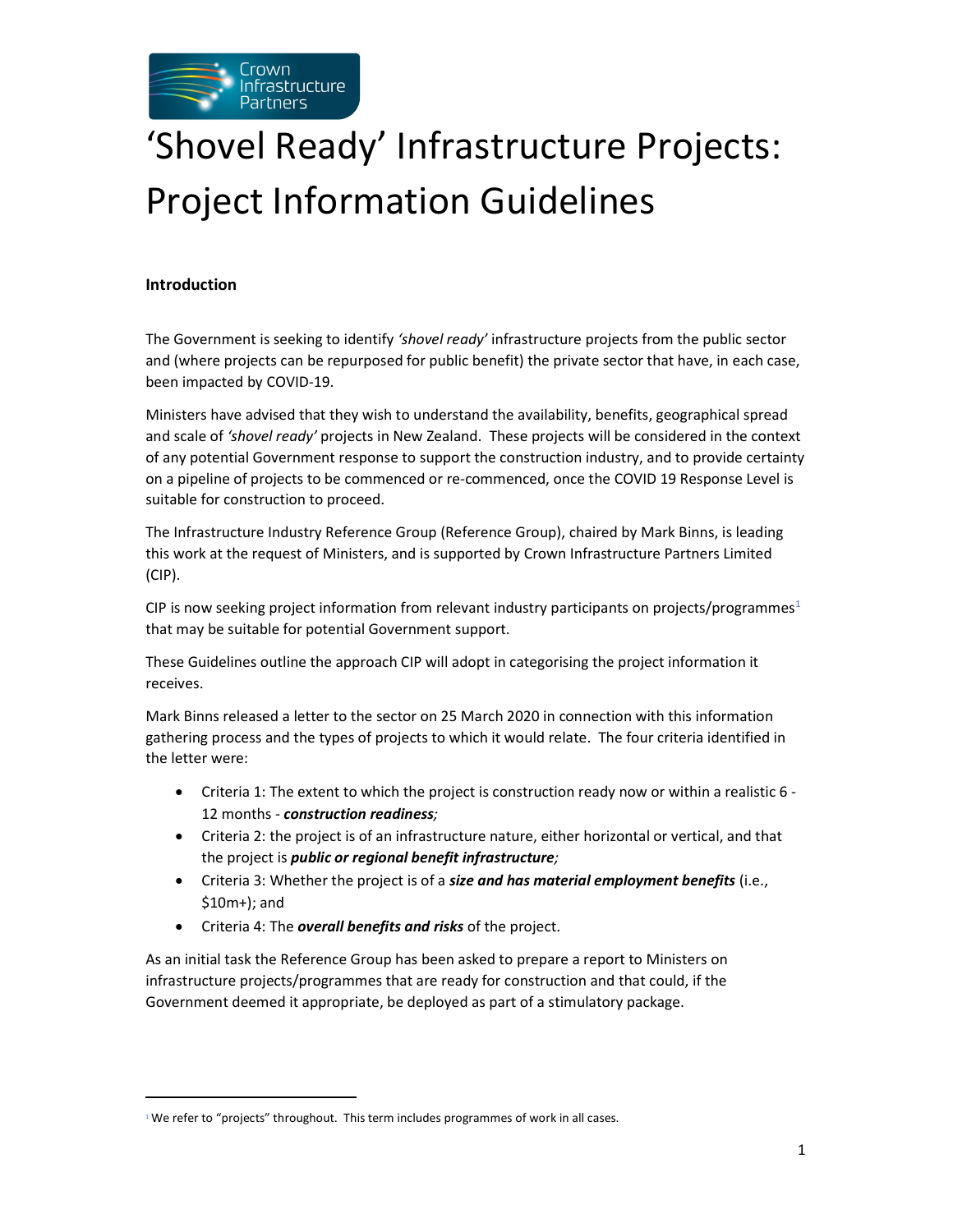

To support this process, CIP will provide a report to the Reference Group summarising the projects and their key attributes, categorised in terms of the criteria referred to above based on the information provided by, and on any subsequent discussions with, participants.

It should be noted that the full impact of COVID 19 on the economy will not be known for some time, and the Government's decision to accelerate any construction-related spend will be determined by its assessment of priorities at the time. This information is being sought in good faith, but no undertaking can be made that the criteria or other considerations will not change or that any projects coming forward from the Reference Group will be accelerated, or any of the Reference Group's recommendations adopted. This situation we all find ourselves in is truly dynamic.

## Process

The process that CIP will follow is outlined below.

## Step 1: Receipt of project information

CIP has prepared a Project Information Form (PIF) to enable relevant industry participants to nominate project(s) for consideration. All responses are to be provided using the attached PIF and sent to: projectinformation@crowninfrastructure.govt.nz by 5.00pm on Tuesday 14 April 2020.

If you are providing PIFs for more than one project, please also provide, in your covering email, your own views on the relative priorities of these projects.

## Step 2: Review and Categorisation of Projects

## Step 2A: Criteria 1, Construction Readiness Assessment

CIP will consider the *construction readiness* of the project based on the PIF. We propose to adopt the following categorisation:

- Category A Projects which currently are (or were) in the construction phase, but have been put on hold due to COVID 19 and are likely not to progress, or to progress at a much slower rate or scale/scope, if not supported post COVID 19.
- Category B Projects which have a high expectation of commencing the construction phase within the next six months (by 31 October 2020), but are unlikely to do so due to COVID 19.
- Category C Projects which could have been expected to commence the construction phase within the next 12 months (by 30 May 2021) but are unlikely to do so due to COVID 19.

This may include projects currently in a procurement phase including where:

- a suitable Tender has been completed;
- a Tender Evaluation is in progress;
- a Request for Tender is in the market; or
- the principal is about to put out a Request for Tender to the market.

This may also include maintenance and asset replacement projects which require little design or consenting, such as local/regional roading and three waters projects.

## Step 2B: Project classifications: infrastructure type, value and employment benefits

Criteria 2: Consideration will be given to whether the project has a *public or regional benefit*. CIP will categorise projects based on the following categories: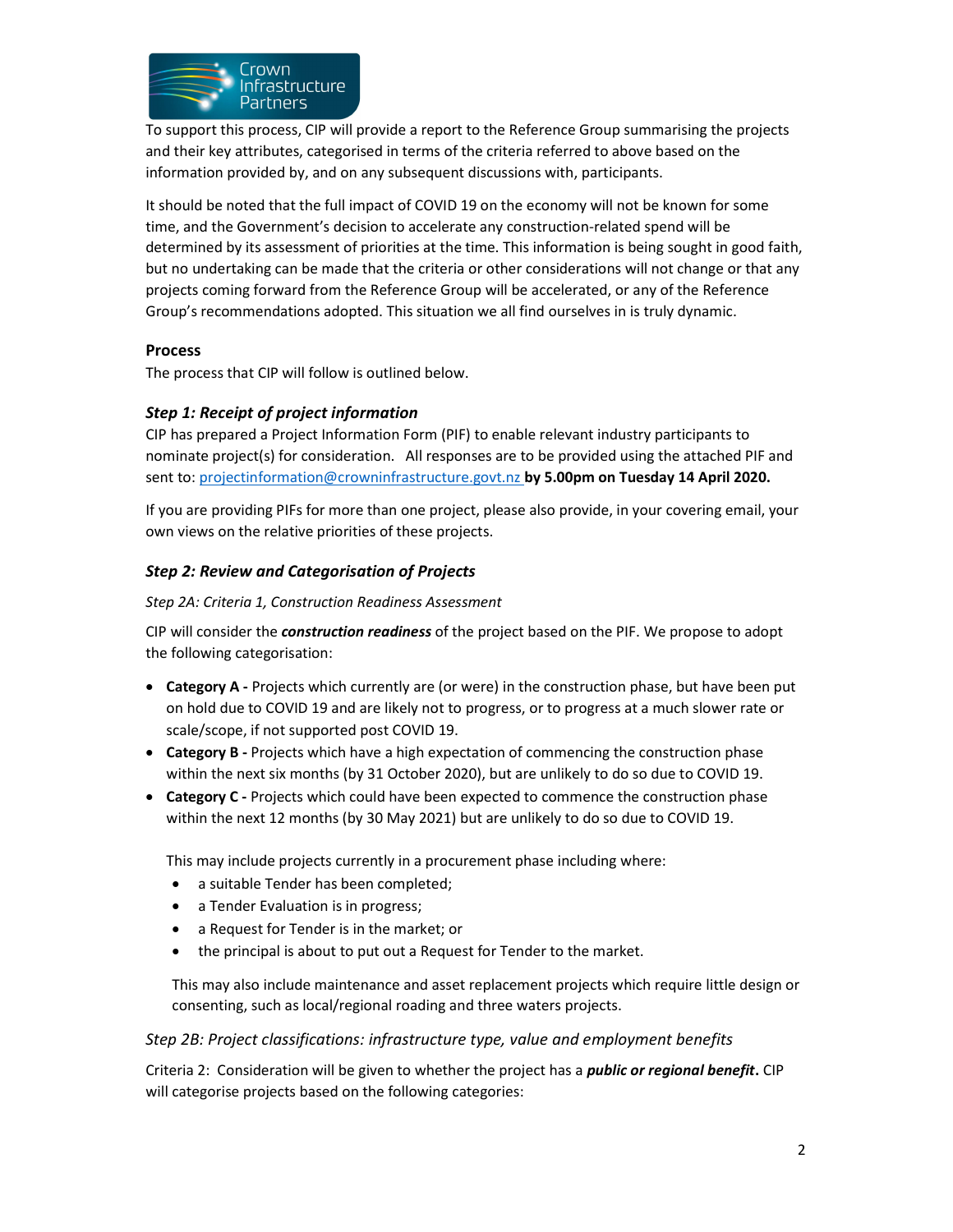

- **Transport**
- Three waters
- Buildings and Structures
- Other infrastructure

The infrastructure will be classified as

- Critical infrastructure
- New infrastructure
- Replacement/refurbished infrastructure
- Repurposed infrastructure

Criteria 3: Whether the project is of a size and has material employment benefits of \$10m+.

While we have referred to a minimum project size of \$10m, we recognise that this might be too high a threshold for some of the smaller regions or districts in NZ. Note that this could include programmes of work, for example a series of road maintenance/resealing projects or a series of three-water pipe renewals/replacements. PIF's for projects under the \$10m threshold in smaller (by population) territorial authorities' areas can be submitted to CIP and CIP will provide them to the Provincial Development Unit (PDU) for consideration given the PDU is best equipped to consider those projects.

The threshold would remain for larger regions.

## Step 2C: Overall Benefits national and regional

CIP will also categorise by the overall benefits of the project. The matters which will be considered under this heading include:

- Economic/Social/Environmental benefits; and
- Regional/Nationwide benefits.

This will include any project, either public or private, that will benefit the wider public or a particular regional area due to its nature. Given the breadth of infrastructure it is acknowledged this may include private sector projects that demonstrate wider public benefits. Examples include (but are not limited to) transport (including public transport, roads, cycling infrastructure and bridges), wastewater treatment, potable water, stormwater, schools, hospitals, tertiary education, community facilities, energy, regionally or nationally significant infrastructure such as airports and ports or infrastructure that supports our key industries such as tourism and agriculture. Projects that have a strong regional benefit will also be considered.

Ministers will be particularly interested in investments that modernise the economy and set it up to enhance sustainable productivity into the future rather than those that replicate the current economic arrangements.

In line with Treasury's Living Standards Framework<sup>2</sup> and Sustainable Development Goals<sup>3</sup> consideration will also be given at a high level to whether a project brings real value (in an economic, social and/or environmental sense) to New Zealand as a whole or the region in which it is located.

<sup>2</sup> https://treasury.govt.nz/information-and-services/nz-economy/higher-living-standards/our-living-standards-framework

<sup>3</sup> https://www.mfat.govt.nz/en/peace-rights-and-security/work-with-the-un-and-other-partners/new-zealand-and-the-sustainable-development-goals-sdgs/